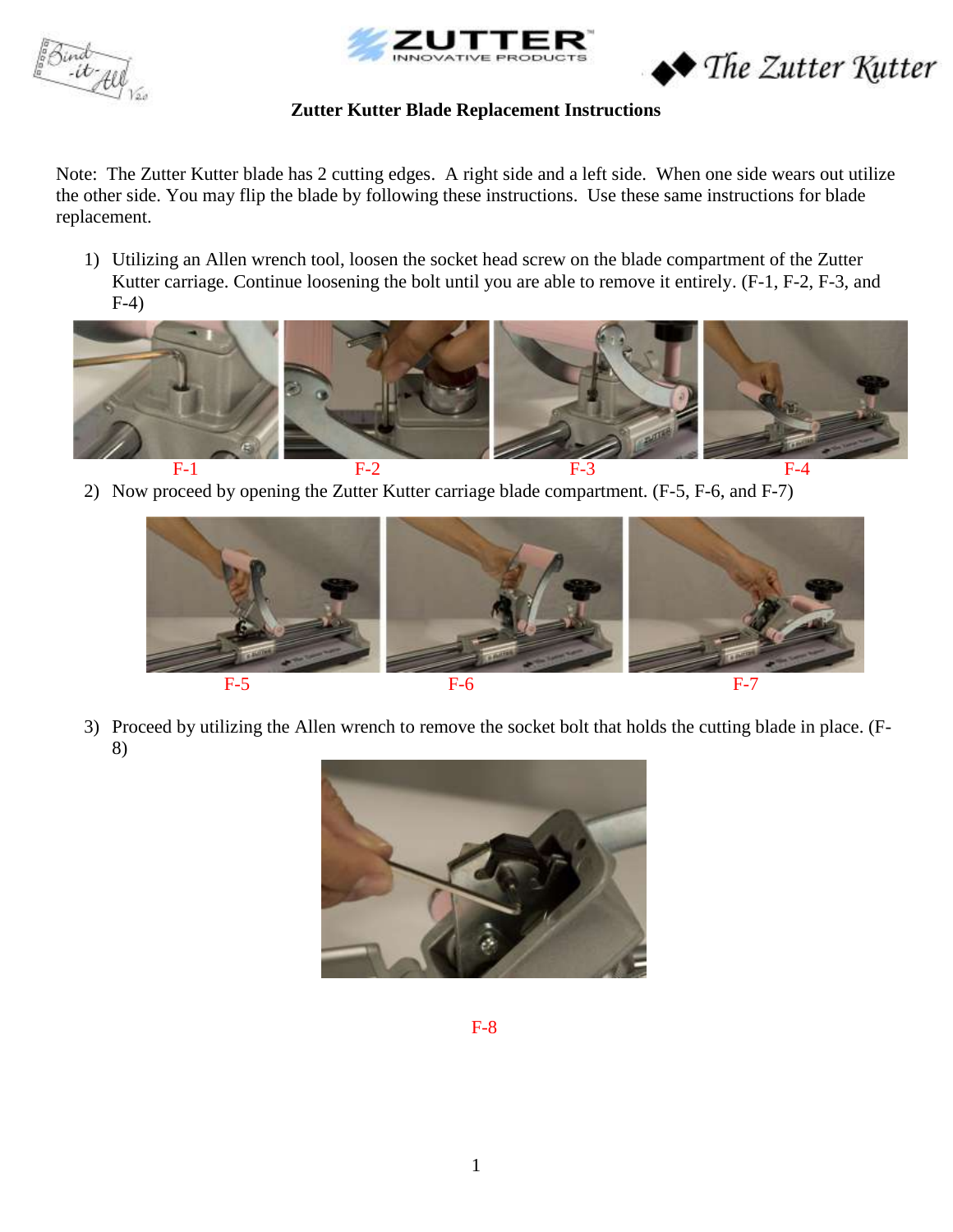Bind<br>- it All





4) With a small screw driver (do not attempt to move the blade out of position with your hands, as fingers may slip off of the blade and may cause injury) push the blade out of its home setting. (F-9, F-10)



5) With your left hand, slightly push the handle of the moving carriage to actuate the blade mechanism to come slightly out of its shell. (This will allow full clearance for the blade to be pulled out). (F-11)



F-11

6) With your fingers grabbing on from the black plastic piece (avoid injury, do not touch the cutting part of the blade with your fingers), remove the blade as shown in (F-12, F-13)





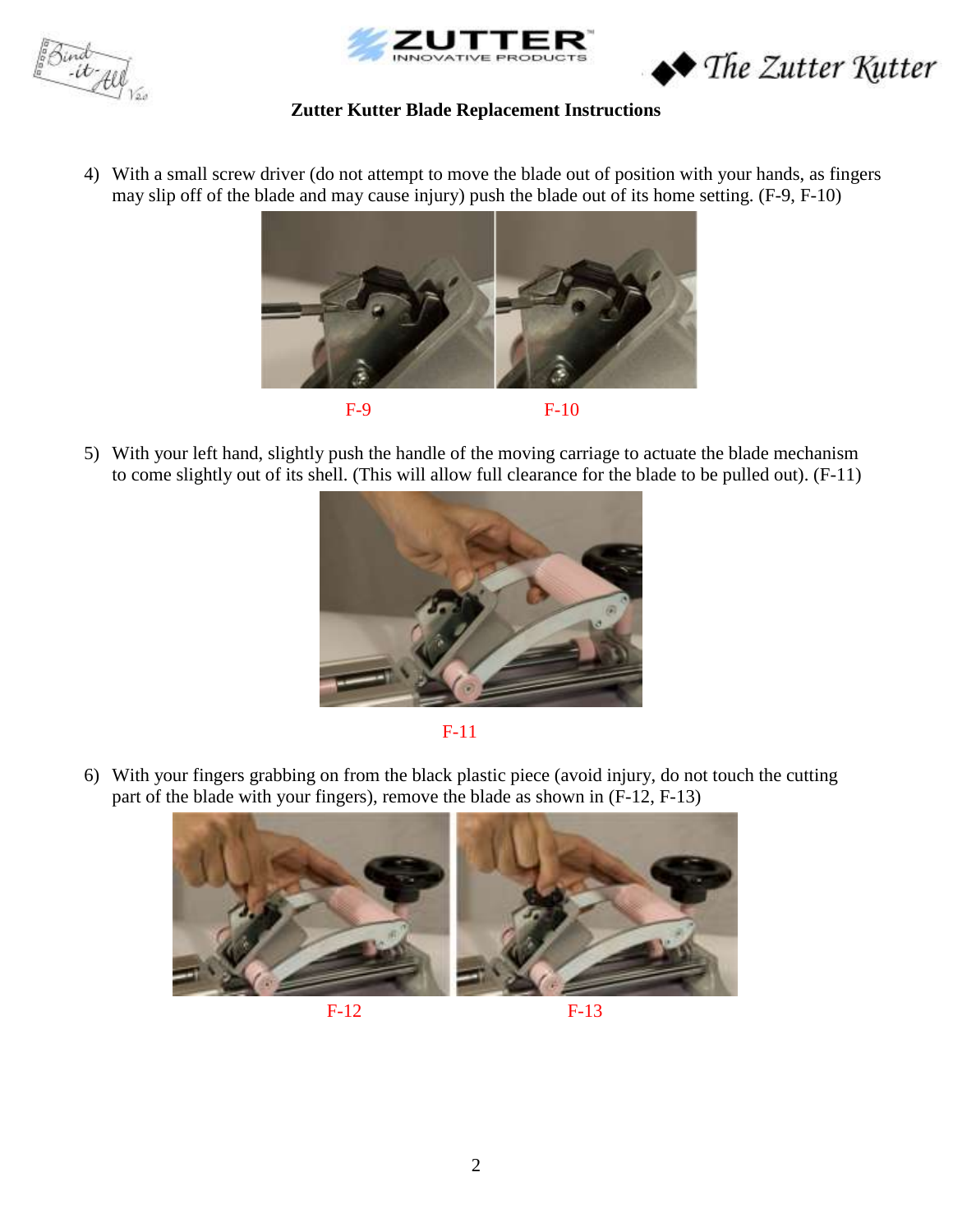





### **Re-installing the cutting blade on your Zutter Kutter**

7) Position the cutting blade back into the original home setting. (Keep fingers away from the sharp cutting edges of the blade). As show in (F-14, F-15, and F-16) Note in F-15, with your left hand, push the handle slightly forward against the cutting blade casing such that it fully clears the cutting blade home setting. This allows the blade to easily be inserted into position.



8) With a small screw driver, slide the blade into the proper position such that you can see that the hole of the blade is lining up with the hole of the blade home setting. The bolt screw secures the blade into place and will easily fit into its' intended placement. (F-17)





9) Proceed by replacing the bolt screw into its' original position and securely tighten it with an Allen wrench. See figure (F-18)



3 F-18